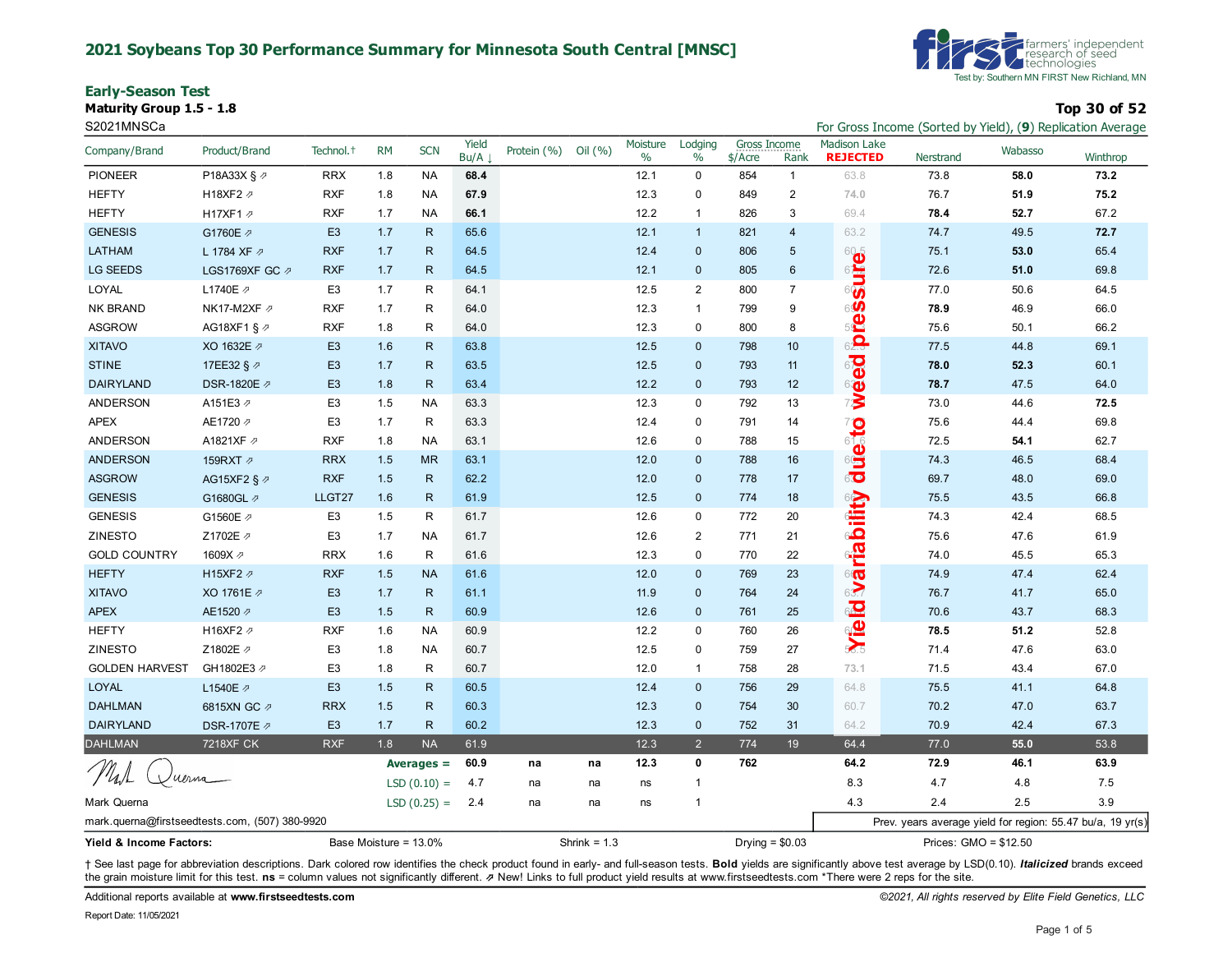#### **2021 Soybeans Top 30 Performance Summary for Minnesota South Central [MNSC]**

**Full-Season Test**

**Maturity Group 1.9 - 2.2 Top 30 of 54**



S2021MNSCb For Gross Income (Sorted by Yield), (**9**) Replication Average

| Company/Brand                                  | Product/Brand             | Technol. <sup>+</sup> | <b>RM</b>             | <b>SCN</b>    | Yield<br>Bu/A | Protein (%) | Oil (%)        | Moisture<br>$\%$ | Lodging<br>$\%$ | Gross Income<br>\$/Acre | Rank                    | <b>Madison Lake</b><br><b>REJECTED</b> | Nerstrand             | Wabasso | Winthrop                                                   |
|------------------------------------------------|---------------------------|-----------------------|-----------------------|---------------|---------------|-------------|----------------|------------------|-----------------|-------------------------|-------------------------|----------------------------------------|-----------------------|---------|------------------------------------------------------------|
| DYNA-GRO                                       | S21XF61 2                 | <b>RXF</b>            | 2.1                   | R             | 67.2          |             |                | 12.8             | 2               | 839                     | $\mathbf{1}$            | 55.5                                   | 84.0                  | 45.5    | 72.1                                                       |
| ANDERSON                                       | 217RXT 2                  | <b>RRX</b>            | 2.0                   | <b>MR</b>     | 67.0          |             |                | 11.9             | $\overline{1}$  | 838                     | $\overline{\mathbf{c}}$ | 61.4                                   | 78.1                  | 53.3    | 69.8                                                       |
| <b>STINE</b>                                   | 21EE62 § ⊉                | E <sub>3</sub>        | 2.1                   | R             | 66.5          |             |                | 13.2             | $\mathbf{1}$    | 830                     | 3                       | 61.8                                   | 72.3                  | 60.5    | 66.6                                                       |
| <b>PIONEER</b>                                 | P21A28X § ⊉               | <b>RRX</b>            | 2.1                   | R.            | 64.9          |             |                | 11.9             | $\mathbf{0}$    | 811                     | 5                       | 63.6                                   | 77.0                  | 53.7    | 63.9                                                       |
| <b>HEFTY</b>                                   | H20X7 2                   | <b>RRX</b>            | 2.0                   | <b>MR</b>     | 64.7          |             |                | 12.2             | $\overline{4}$  | 809                     | $6\phantom{1}$          |                                        | 72.7                  | 47.2    | 74.3                                                       |
| <b>HEFTY</b>                                   | H20XF1 2                  | <b>RXF</b>            | 2.0                   | <b>NA</b>     | 63.7          |             |                | 12.8             | $\mathbf 0$     | 795                     | $\overline{7}$          |                                        | 80.2                  | 44.7    | 66.1                                                       |
| <b>INNOTECH</b>                                | IS2089E3 ₽                | E <sub>3</sub>        | 2.0                   | <b>MR</b>     | 63.3          |             |                | 11.9             | $\mathbf{1}$    | 792                     | 8                       | Suites                                 | 74.4                  | 44.8    | 70.8                                                       |
| <b>GOLDEN HARVEST</b>                          | GH2292E3 2                | E <sub>3</sub>        | 2.2                   | <b>MR</b>     | 63.2          |             |                | 12.0             | $\mathbf 0$     | 790                     | 9                       | 50                                     | 76.8                  | 45.8    | 67.0                                                       |
| ANDERSON                                       | A200E3 2                  | E <sub>3</sub>        | 2.0                   | <b>NA</b>     | 62.9          |             |                | 12.2             | $\mathbf{1}$    | 787                     | 10                      | 5 <sup>2</sup>                         | 71.5                  | 46.3    | 71.0                                                       |
| <b>FEDERAL</b>                                 | F2121N 2                  | LLGT27                | 2.1                   | $\mathsf{R}$  | 62.7          |             |                | 12.6             | $\mathbf{1}$    | 783                     | 11                      | 60.3                                   | 77.3                  | 48.1    | 62.5                                                       |
| <b>LOYAL</b>                                   | L2240E 2                  | E <sub>3</sub>        | 2.2                   | $\mathsf{R}$  | 62.4          |             |                | 12.5             | $\overline{2}$  | 780                     | 12                      | weed                                   | 74.5                  | 49.6    | 63.0                                                       |
| <b>NK BRAND</b>                                | NK22-C4E3 Ø               | E <sub>3</sub>        | 2.2                   | $\mathsf{R}$  | 62.3          |             |                | 12.0             | $\mathbf 0$     | 779                     | 13                      |                                        | 77.7                  | 49.6    | 59.6                                                       |
| ZINESTO                                        | Z2202E 2                  | E <sub>3</sub>        | 2.2                   | <b>NA</b>     | 62.1          |             |                | 12.5             | $\mathbf 0$     | 777                     | 14                      |                                        | 77.2                  | 50.5    | 58.7                                                       |
| LATHAM                                         | L 2184 R2X $\varnothing$  | <b>RRX</b>            | 2.1                   | R             | 62.1          |             |                | 11.9             | 5               | 776                     | 15                      |                                        | 73.4                  | 51.2    | 61.7                                                       |
| LG SEEDS                                       | LGS2025XF GC 2            | <b>RXF</b>            | 2.0                   | R             | 62.1          |             |                | 12.8             | $\mathbf 0$     | 776                     | 16                      | <b>uleato</b>                          | 80.2                  | 48.4    | 57.7                                                       |
| <b>ASGROW</b>                                  | AG21XF0 § $\varnothing$   | <b>RXF</b>            | 2.1                   | ${\sf R}$     | 62.0          |             |                | 12.6             | $\overline{1}$  | 775                     | 17                      |                                        | 75.0                  | 41.7    | 69.2                                                       |
| <b>GOLDEN HARVEST</b>                          | GH2102XF 2                | <b>RXF</b>            | 2.1                   | <b>MR</b>     | 61.7          |             |                | 12.3             | $\overline{2}$  | 771                     | 18                      | $5\overline{\bullet}$                  | 78.2                  | 43.8    | 63.0                                                       |
| <b>ZINESTO</b>                                 | Z1902E 2                  | E <sub>3</sub>        | 1.9                   | <b>NA</b>     | 61.6          |             |                | 12.5             | $\mathbf 0$     | 770                     | 19                      | <b>Bility</b>                          | 81.0                  | 47.3    | 56.6                                                       |
| ANDERSON                                       | A2121XF 2                 | <b>RXF</b>            | 2.0                   | <b>NA</b>     | 61.5          |             |                | 12.3             | $\overline{2}$  | 769                     | $20\,$                  |                                        | 69.2                  | 52.6    | 62.7                                                       |
| <b>GENESIS</b>                                 | G2260E 2                  | E <sub>3</sub>        | 2.2                   | R             | 61.1          |             |                | 12.5             | $\mathbf 0$     | 764                     | 21                      |                                        | 78.1                  | 44.8    | 60.4                                                       |
| <b>APEX</b>                                    | AE2220 2                  | E <sub>3</sub>        | 2.2                   | R             | 60.9          |             |                | 12.8             | $\mathbf 0$     | 762                     | 22                      | <b>Svarial</b>                         | 75.2                  | 47.8    | 59.8                                                       |
| <b>DAIRYLAND</b>                               | DSR-2040E ク               | E <sub>3</sub>        | 2.0                   | $\mathsf{R}$  | 60.8          |             |                | 12.1             | $\mathbf{0}$    | 760                     | 23                      |                                        | 71.5                  | 44.4    | 66.6                                                       |
| <b>RENK</b>                                    | RS212NXF 2                | <b>RXF</b>            | 2.1                   | $\mathsf{R}$  | 60.5          |             |                | 12.2             | $\overline{1}$  | 757                     | 24                      |                                        | 73.1                  | 49.3    | 59.2                                                       |
| <b>PIONEER</b>                                 | P20T64E GC Ø              | E <sub>3</sub>        | 2.0                   | $\mathsf{R}$  | 60.5          |             |                | 12.3             | $\mathbf{0}$    | 757                     | 25                      | <b>Syfeid</b>                          | 79.5                  | 42.0    | 60.1                                                       |
| <b>RENK</b>                                    | RS219NX ∂                 | <b>RRX</b>            | 2.1                   | R             | 60.5          |             |                | 12.1             | $\mathbf 0$     | 756                     | 26                      |                                        | 79.6                  | 39.5    | 62.4                                                       |
| <b>GOLD COUNTRY</b>                            | 2250XF /                  | <b>RXF</b>            | 2.2                   | R             | 60.4          |             |                | 12.8             | $\mathbf 0$     | 755                     | 27                      |                                        | 75.4                  | 42.5    | 63.3                                                       |
| LOYAL                                          | L2130E 2                  | E <sub>3</sub>        | 2.1                   | R             | 60.2          |             |                | 12.2             | 3               | 754                     | 28                      | 50.9                                   | 71.1                  | 46.2    | 63.5                                                       |
| <b>STINE</b>                                   | 20EE23 § ⊉                | E <sub>3</sub>        | 2.0                   | $\mathsf{R}$  | 60.2          |             |                | 12.5             | $\mathbf{3}$    | 752                     | 29                      | 51.1                                   | 71.1                  | 49.3    | 60.1                                                       |
| <b>NK BRAND</b>                                | NK21-H4XF § $\varnothing$ | <b>RXF</b>            | 2.1                   | <b>MR</b>     | 60.1          |             |                | 12.1             | 10              | 751                     | 30                      | 55.0                                   | 64.8                  | 45.8    | 69.7                                                       |
| <b>APEX</b>                                    | AE2110 2                  | E <sub>3</sub>        | 2.1                   | $\mathsf{R}$  | 60.0          |             |                | 12.3             | $\overline{1}$  | 750                     | 31                      | 55.4                                   | 75.2                  | 40.5    | 64.4                                                       |
| <b>DAHLMAN</b>                                 | <b>7218XF CK</b>          | <b>RXF</b>            | 1.8                   | <b>NA</b>     | 65.9          |             |                | 12.6             | $\overline{2}$  | 823                     | $\overline{4}$          | 63.8                                   | 77.1                  | 52.7    | 67.8                                                       |
|                                                |                           |                       |                       | Averages $=$  | 60.5          | na          | na             | 12.4             | $\overline{2}$  | 756                     |                         | 55.5                                   | 72.4                  | 46.4    | 62.7                                                       |
|                                                | uerna                     |                       |                       | $LSD(0.10) =$ | 5.1           | na          | na             | ns               | $\overline{4}$  |                         |                         | 8.2                                    | 4.5                   | 4.9     | 5.8                                                        |
| Mark Querna                                    |                           |                       |                       | $LSD(0.25) =$ | 2.7           | na          | na             | ns               | $\overline{2}$  |                         |                         | 4.3                                    | 2.4                   | 2.6     | 3.0                                                        |
| mark.querna@firstseedtests.com, (507) 380-9920 |                           |                       |                       |               |               |             |                |                  |                 |                         |                         |                                        |                       |         | Prev. years average yield for region: 55.47 bu/a, 19 yr(s) |
| Yield & Income Factors:                        |                           |                       | Base Moisture = 13.0% |               |               |             | Shrink = $1.3$ |                  |                 |                         | Drying = $$0.03$        |                                        | Prices: GMO = \$12.50 |         |                                                            |

+ See last page for abbreviation descriptions. Dark colored row identifies the check product found in early- and full-season tests. Bold yields are significantly above test average by LSD(0.10). Italicized brands exceed the grain moisture limit for this test. ns = column values not significantly different. **z** New! Links to full product yield results at www.firstseedtests.com \*There were 2 reps for the site.

Additional reports available at **[www.firstseedtests.com](https://www.firstseedtests.com)** *©2021, All rights reserved by Elite Field Genetics, LLC*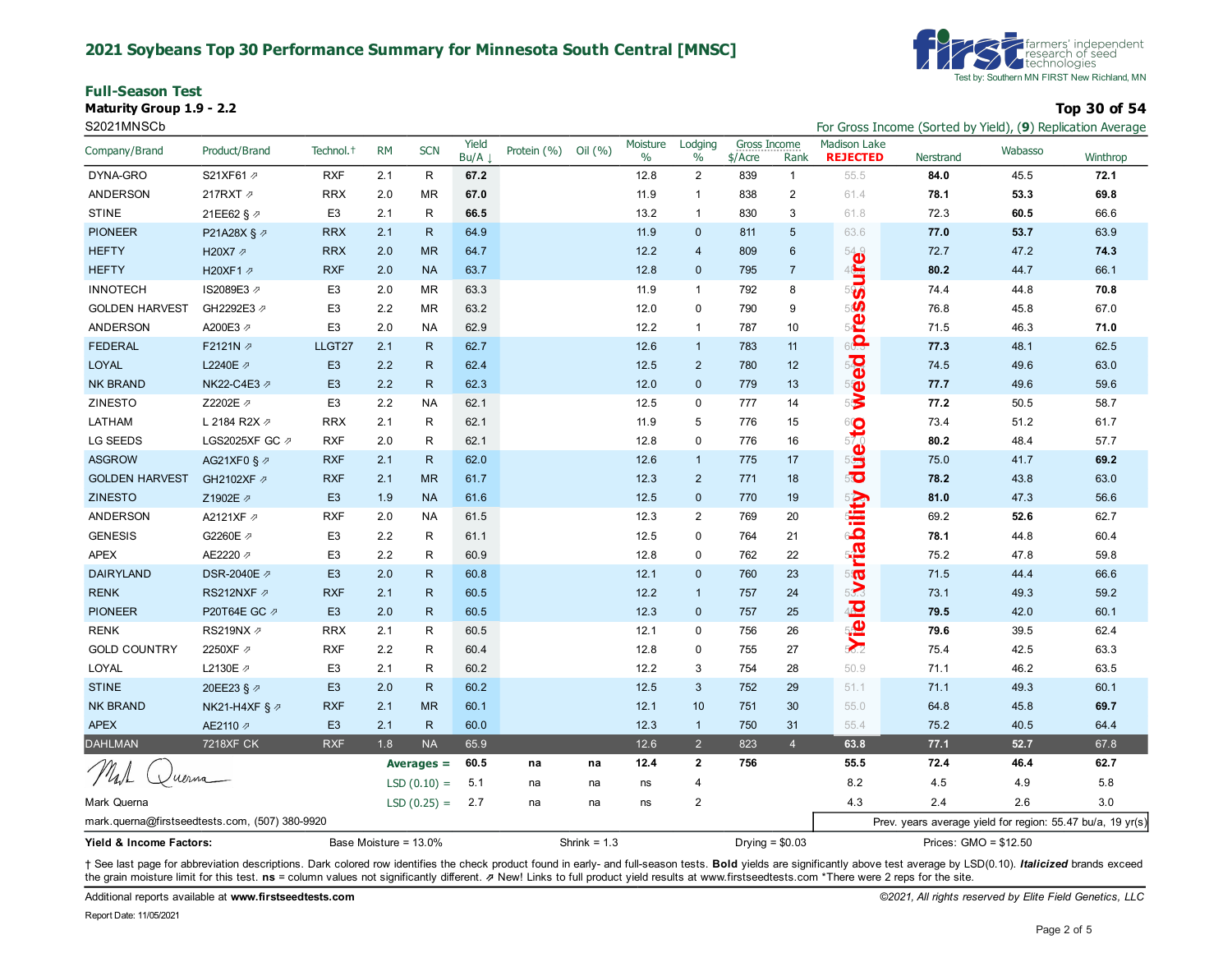# **2021 Soybeans - Minnesota South Central [ MNSC ]**



# **Early-Season Test Products (52 Total)**

| <b>Company/Brand</b> | <b>Product/Brand</b> | <b>Technology</b> | <b>SCN</b>               | <b>RM</b>        | <b>Seed Treat.</b> |
|----------------------|----------------------|-------------------|--------------------------|------------------|--------------------|
| Anderson             | <b>159RXT</b>        | <b>RRX</b>        | <b>MR</b>                | 1.5              | Untreated          |
| Anderson             | A151E3               | E <sub>3</sub>    | ΝA                       | 1.5              | Untreated          |
| Anderson             | A180E3               | E <sub>3</sub>    | <b>NA</b>                | 1.8              | Untreated          |
| Anderson             | A1821XF              | <b>RXF</b>        | <b>NA</b>                | 1.8              | Untreated          |
| Apex                 | AE1520               | E <sub>3</sub>    | R                        | 1.5              | CMBV, SA           |
| Apex                 | AE1710               | E <sub>3</sub>    | R                        | 1.7              | CMBV, SA           |
| Apex                 | AE1720               | E <sub>3</sub>    | R                        | 1.7              | CMBV, SA           |
| Asgrow               | AG15XF2 §            | <b>RXF</b>        | R                        | 1.5              | ACi, IL            |
| Asgrow               | AG18XF1 §            | <b>RXF</b>        | R                        | 1.8              | Untreated          |
| Credenz              | CZ 1660GTLL          | LLGT27            | <b>MR</b>                | 1.6              | PV, IL, OB         |
| Dahlman              | 1215E3N GC           | E <sub>3</sub>    | <b>NA</b>                | 1.5              | Untreated          |
| Dahlman              | 6815XN GC            | <b>RRX</b>        | R                        | 1.5              | IS                 |
| Dahlman              | <b>7218XF CK</b>     | <b>RXF</b>        | <b>NA</b>                | 1.8              | IS                 |
| Dairyland            | <b>DSR-1673E</b>     | E <sub>3</sub>    | R                        | 1.6              | Lum, IL            |
| Dairyland            | <b>DSR-1707E</b>     | E <sub>3</sub>    | R                        | 1.7              | Lum, IL            |
| Dairyland            | <b>DSR-1820E</b>     | E <sub>3</sub>    | R                        | 1.8              | Lum, IL            |
| Dyna-Gro             | S17XF02              | <b>RXF</b>        | <b>MR</b>                | 1.7              | EQV, SA            |
| Dyna-Gro             | S18EN52              | E <sub>3</sub>    | <b>MR</b>                | 1.8              | EQV, SA            |
| Federal              | F1709N               | LLGT27            | R                        | 1.7              | <b>MAG</b>         |
| Federal              | F1720N               | <b>RXF</b>        | R                        | 1.7              | <b>MAG</b>         |
| Genesis              | G1560E               | E <sub>3</sub>    | R                        | 1.5              | CMBV, SA           |
| Genesis              | G1680GL              | LLGT27            | $\overline{\mathsf{R}}$  | $\overline{1.6}$ | CMBV, SA           |
| Genesis              | G1760E               | E <sub>3</sub>    | R                        | 1.7              | CMBV, SA           |
| <b>Gold Country</b>  | 1531XF               | <b>RXF</b>        | R                        | 1.5              | ACi, IL            |
| <b>Gold Country</b>  | 1609X                | <b>RRX</b>        | $\overline{\mathsf{R}}$  | 1.6              | ACi.IL             |
| Golden Harvest       | GH1762XF §           | <b>RXF</b>        | <b>MR</b>                | 1.7              | CMBV, SA           |
| Golden Harvest       | GH1802E3             | E <sub>3</sub>    | R                        | 1.8              | CMBV, SA           |
| Hefty                | <b>H15XF2</b>        | <b>RXF</b>        | $\overline{\mathsf{NA}}$ | $\overline{1.5}$ | DST5               |
| Hefty                | <b>H16XF2</b>        | <b>RXF</b>        | <b>NA</b>                | 1.6              | DST4,SA            |
| Hefty                | <b>H17XF1</b>        | <b>RXF</b>        | <b>NA</b>                | 1.7              | DST4,SA            |
| Hefty                | <b>H18XF2</b>        | <b>RXF</b>        | <b>NA</b>                | 1.8              | DST4,SA            |
| Innotech             | IS1761E3             | E <sub>3</sub>    | <b>MR</b>                | 1.7              | Fortify            |
| Latham               | L 1558 E3            | E <sub>3</sub>    | R                        | 1.5              | SS+, SA            |
| Latham               | L 1648 LLGT27        | LLGT27            | R                        | 1.6              | $SS+$              |
| Latham               | L 1758 E3            | E <sub>3</sub>    | R                        | 1.7              | SS+, SA            |
| Latham               | L 1784 XF            | <b>RXF</b>        | $\mathsf R$              | 1.7              | SS+, SA            |
| <b>LG Seeds</b>      | LGS1769XF GC         | <b>RXF</b>        | R                        | 1.7              | ASfi, SA           |
| Loyal                | L1540E               | E <sub>3</sub>    | R                        | 1.5              | CMBV, SA           |
| Loyal                | L1740E               | E <sub>3</sub>    | R                        | 1.7              | CMBV, SA           |
| <b>NK Brand</b>      | NK17-M2XF            | <b>RXF</b>        | $\overline{\mathsf{R}}$  | 1.7              | CMBV, SA           |
| <b>NK Brand</b>      | NK18-J7E3 §          | E <sub>3</sub>    | <b>MR</b>                | 1.8              | CMBV, SA           |
| Pioneer              | P15A63X §            | <b>RRX</b>        | NΑ                       | 1.5              | Untreated          |

| <b>Company/Brand</b> | <b>Brand/Product</b> | <b>Technology</b> | <b>SCN</b> | <b>RM</b> | Seed Treat. |
|----------------------|----------------------|-------------------|------------|-----------|-------------|
|                      |                      |                   |            |           |             |
| Pioneer              | P18A33X §            | <b>RRX</b>        | <b>NA</b>  | 1.8       | Lum, Lu     |
| <b>Renk</b>          | <b>RS150NX</b>       | <b>RRX</b>        | R          | 1.5       | <b>EcTC</b> |
| <b>Stine</b>         | 17EE32 §             | E <sub>3</sub>    | R          | 1.7       | <b>SFI</b>  |
| Xitavo               | XO 1632E             | E <sub>3</sub>    | R          | 1.6       | PV, IL, OB  |
| lXitavo              | XO 1761E             | E <sub>3</sub>    | R          | 1.7       | PV, IL, OB  |
| Xitavo               | XO 1822E             | E <sub>3</sub>    | R          | 1.8       | PV, IL, OB  |
| <b>Zinesto</b>       | Z1502E               | E <sub>3</sub>    | <b>NA</b>  | 1.5       | DST4.SA     |
| <b>Zinesto</b>       | Z1702E               | E <sub>3</sub>    | <b>NA</b>  | 1.7       | DST4,SA     |
| <b>Zinesto</b>       | Z1801E               | E <sub>3</sub>    | R          | 1.8       | DST4,SA     |
| <b>Zinesto</b>       | Z1802E               | E <sub>3</sub>    | <b>NA</b>  | 1.8       | DST4,SA     |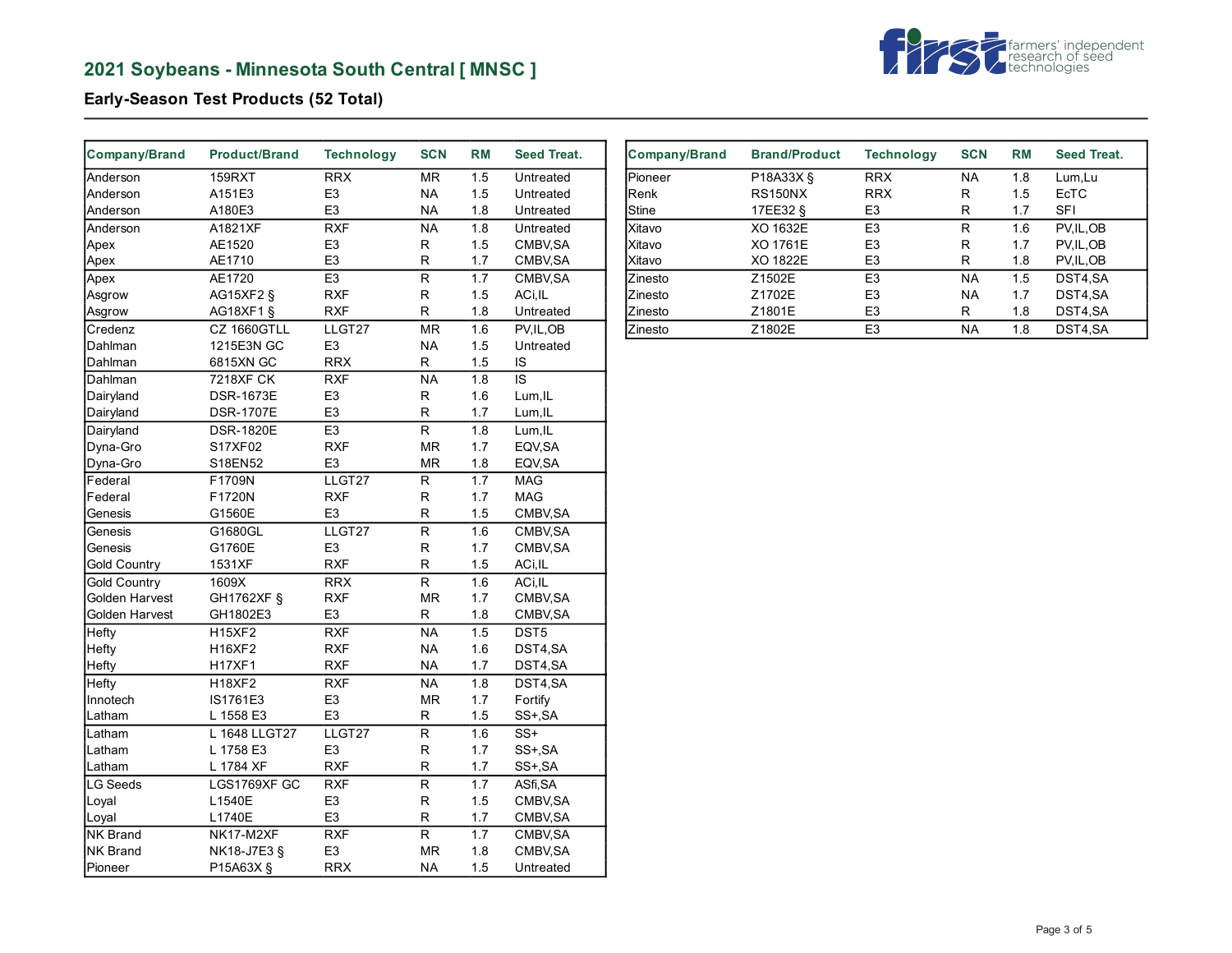# **2021 Soybeans - Minnesota South Central [ MNSC ]**



## **Full-Season Test Products (54 Total)**

| Company/Brand       | <b>Product/Brand</b> | <b>Technology</b> | <b>SCN</b>              | <b>RM</b>        | <b>Seed Treat.</b> |
|---------------------|----------------------|-------------------|-------------------------|------------------|--------------------|
| Anderson            | <b>217RXT</b>        | <b>RRX</b>        | <b>MR</b>               | 2.0              | Untreated          |
| Anderson            | A200E3               | E <sub>3</sub>    | NA.                     | 2.0              | Untreated          |
| Anderson            | A2121XF              | <b>RXF</b>        | <b>NA</b>               | 2.0              | Untreated          |
| Apex                | AE1920               | E <sub>3</sub>    | R                       | 1.9              | CMBV, SA           |
| Apex                | AE2020               | E <sub>3</sub>    | R                       | 2.0              | CMBV, SA           |
| Apex                | AE2110               | E <sub>3</sub>    | R                       | 2.1              | CMBV, SA           |
| Apex                | AE2220               | E <sub>3</sub>    | $\overline{R}$          | 2.2              | CMBV, SA           |
| Asgrow              | AG21XF0 §            | <b>RXF</b>        | R                       | 2.1              | ACi, IL            |
| Credenz             | <b>CZ 2121GTLL</b>   | LLGT27            | <b>MR</b>               | 2.1              | PV, IL, OB         |
| Dahlman             | <b>7218XF CK</b>     | <b>RXF</b>        | <b>NA</b>               | 1.8              | IS                 |
| Dairyland           | <b>DSR-2030E</b>     | E <sub>3</sub>    | $\mathsf R$             | 1.9              | Lum, IL            |
| Dairyland           | <b>DSR-2040E</b>     | E <sub>3</sub>    | $\mathsf R$             | 2.0              | Lum, IL            |
| Dairyland           | <b>DSR-2112E</b>     | E3                | $\overline{\mathsf{R}}$ | 2.1              | Lum, IL            |
| Dairyland           | <b>DSR-2222E</b>     | E <sub>3</sub>    | $\mathsf R$             | 2.2              | Lum, IL            |
| Dyna-Gro            | S19EN21              | E <sub>3</sub>    | R                       | 1.9              | EQV, SA            |
| Dyna-Gro            | S21EN81              | E <sub>3</sub>    | R                       | 2.1              | EQV, SA            |
| Dyna-Gro            | S21XF61              | <b>RXF</b>        | R                       | 2.1              | EQV, SA            |
| Federal             | F2121N               | LLGT27            | $\mathsf R$             | 2.1              | <b>MAG</b>         |
| Federal             | F2210N               | <b>RXF</b>        | R                       | 2.2              | <b>MAG</b>         |
| Genesis             | G1950E               | E <sub>3</sub>    | $\mathsf R$             | 1.9              | CMBV, SA           |
| Genesis             | G1960E               | E <sub>3</sub>    | R                       | 1.9              | CMBV, SA           |
| Genesis             | G2060E               | E <sub>3</sub>    | $\overline{\mathsf{R}}$ | 2.0              | CMBV, SA           |
| Genesis             | G2260E               | E <sub>3</sub>    | $\mathsf{R}$            | 2.2              | CMBV, SA           |
| <b>Gold Country</b> | 2250XF               | <b>RXF</b>        | $\mathsf R$             | 2.2              | ACi, IL            |
| Golden Harvest      | GH2102XF             | <b>RXF</b>        | <b>MR</b>               | $\overline{2.1}$ | CMBV, SA           |
| Golden Harvest      | GH2292E3             | E <sub>3</sub>    | <b>MR</b>               | 2.2              | CMBV, SA           |
| Hefty               | H20X7                | <b>RRX</b>        | MR                      | 2.0              | DST4,SA            |
| Hefty               | <b>H20XF1</b>        | <b>RXF</b>        | <b>NA</b>               | 2.0              | DST4,SA            |
| Hefty               | <b>H20XF2</b>        | <b>RXF</b>        | <b>NA</b>               | 2.0              | DST4,SA            |
| Hefty               | <b>H21XF2</b>        | <b>RXF</b>        | <b>NA</b>               | 2.1              | DST4,SA            |
| Innotech            | IS2089E3             | E <sub>3</sub>    | <b>MR</b>               | 2.0              | Fortify            |
| Latham              | L 2049 E3            | E <sub>3</sub>    | $\mathsf R$             | 2.0              | SS+, SA            |
| Latham              | L 2184 R2X           | <b>RRX</b>        | R                       | 2.1              | SS+, SA            |
| Latham              | L 2193 E3            | E <sub>3</sub>    | $\overline{R}$          | 2.1              | SS+, SA            |
| Latham              | L 2283 XF            | <b>RXF</b>        | $\mathsf R$             | 2.2              | SS+, SA            |
| <b>LG Seeds</b>     | LGS2025XF GC         | <b>RXF</b>        | R                       | 2.0              | ASfi, SA           |
| Loyal               | L1940E               | E <sub>3</sub>    | $\overline{R}$          | 1.9              | CMBV, SA           |
| Loyal               | L2040E               | E <sub>3</sub>    | R                       | 2.0              | CMBV, SA           |
| Loyal               | L2130E               | E <sub>3</sub>    | R                       | 2.1              | CMBV, SA           |
| Loyal               | L2240E               | E <sub>3</sub>    | $\mathsf R$             | 2.2              | CMBV, SA           |
| NK Brand            | NK19-C8XF            | <b>RXF</b>        | $\mathsf{R}$            | 1.9              | CMBV, SA           |
| <b>NK Brand</b>     | NK21-H4XF §          | <b>RXF</b>        | ${\sf MR}$              | 2.1              | CMBV, SA           |

| <b>Company/Brand</b> | <b>Brand/Product</b> | <b>Technology</b> | <b>SCN</b> | <b>RM</b> | Seed Treat.      |
|----------------------|----------------------|-------------------|------------|-----------|------------------|
| <b>INK Brand</b>     | NK22-C4E3            | E <sub>3</sub>    | R          | 2.2       | CMBV, SA         |
| Pioneer              | <b>P20T64E GC</b>    | E <sub>3</sub>    | R          | 2.0       | Lum, Lu          |
| Pioneer              | P21A28X §            | <b>RRX</b>        | R          | 2.1       | Lum, Lu          |
| <b>Renk</b>          | RS212NXF             | <b>RXF</b>        | R          | 2.1       | EcTC.SA          |
| <b>IRenk</b>         | RS219NX              | <b>RRX</b>        | R          | 2.1       | EcTC, SA         |
| <b>Stine</b>         | 20EE23 §             | E <sub>3</sub>    | R          | 2.0       | <b>SFI</b>       |
| Stine                | 21EE62 §             | E <sub>3</sub>    | R          | 2.1       | <b>SFI</b>       |
| Xitavo               | XO 2181E             | E <sub>3</sub>    | R          | 2.1       | PV.IL.OB         |
| <b>Zinesto</b>       | Z1902E               | E <sub>3</sub>    | NA.        | 1.9       | DST <sub>5</sub> |
| <b>Zinesto</b>       | Z2002E               | E <sub>3</sub>    | <b>NA</b>  | 2.0       | DST4.SA          |
| <b>Zinesto</b>       | Z2101E               | E <sub>3</sub>    | R          | 2.1       | DST4,SA          |
| <b>Zinesto</b>       | Z2202E               | E <sub>3</sub>    | <b>NA</b>  | 2.2       | DST4.SA          |